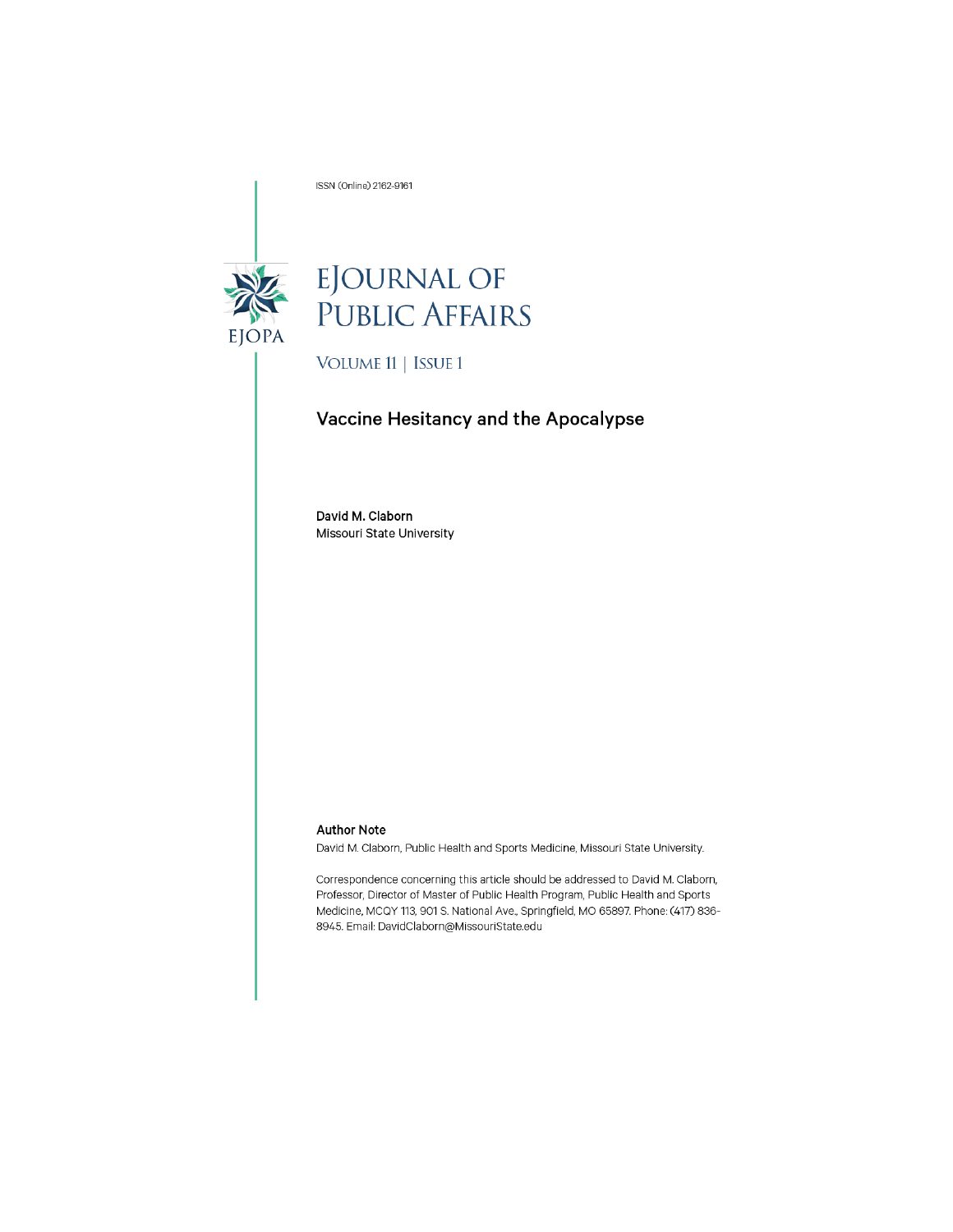## **Abstract**

Some forms of vaccine hesitancy have their roots in religious beliefs about future apocalyptic events. Such beliefs engender fear of centralized governmental authority as manifested in public health mandates involving vaccines or masks. The author's upbringing as a religious survivalist provides perspective on why some people display vaccine hesitancy. The author also discusses several ways to address these fears.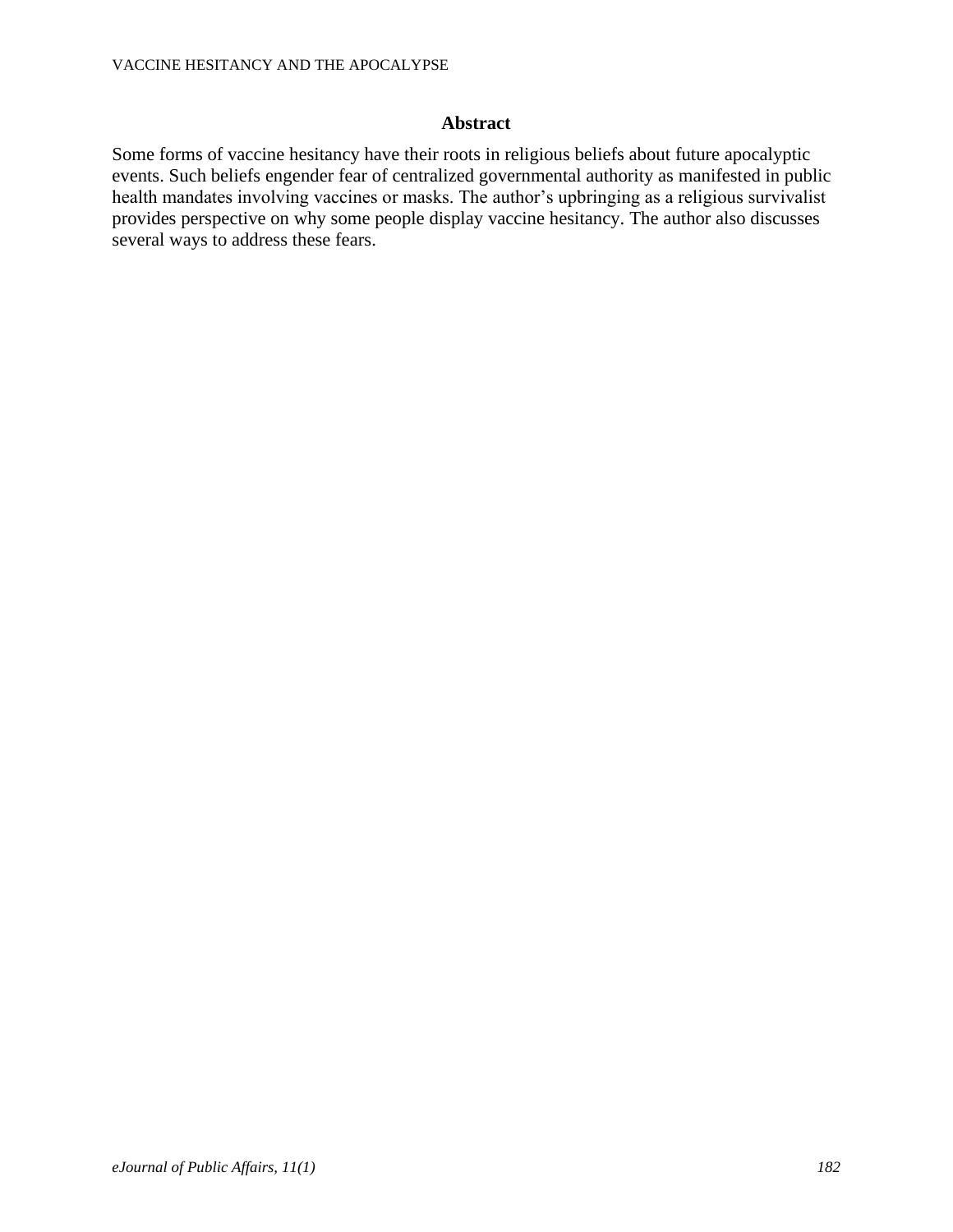#### VACCINE HESITANCY AND THE APOCALYPSE

In 1972, soon after I started high school, a cryptic billboard campaign emerged in the west Texas city of Lubbock, near where my family lived. The billboards started out by saying "The END is coming." After a few weeks, additional information was added: "The END is coming—June 19<sup>th</sup>." People started speculating about the meaning of the advertisement. Lubbock was a somewhat religious city, and some residents subscribed to an apocalyptic tradition that assumed future violence would precede the Second Coming of Jesus. In my house, the speculation approached panic. My parents were semi-survivalists with a 10-acre plot of land outside of town which they were preparing to help us survive future disasters that were supposedly foretold in biblical texts. Although their biggest fear was an economic crash that they saw coming in the next few years, my parents were open to the possibility of other catastrophic events as well. The date of June 19<sup>th</sup> gave them a hint as to what would cause the advertised "end" described on the billboards. In Texas, June  $19<sup>th</sup>$  has important significance to the Black population because that is the day, in 1865, when the Emancipation Proclamation was first announced in the state, in the city of Galveston. For many African Americans, it is a major day of celebration. For my parents, it seemed like the perfect day for violence. The billboards were simply ways of gathering the Black forces together for a giant race riot.

As the ominous date approached, my parents made plans to shelter in place at the little farm. They made sure there was plenty of ammunition for the motley collection of small-caliber pistols and rifles that my stepfather had collected for self-defense. They stored canned food in hidden caches around the acreage—and then waited. On June  $19<sup>th</sup>$ , there were no obvious signs of a riot anywhere: no fires, no smoke on the horizon, no warnings on the radio. We had no television, so we could not check that news source—and this was long before the internet—so eventually my mother decided to drive into town to reconnoiter the area. Always skeptical of the race riot theory, I went with her out of curiosity. One of the billboards was only a couple miles from our house, and as we drove up to it, my mother's face turned a bright red. In big letters, the billboard proclaimed, "The END is here … K-E-N-D at 1590 on the end of your AM radio dial, playing the best in top 40 hits, 24 hours a day." For once, I was discrete and did not say anything. As a matter of fact, nothing was ever said about the incident in our house—ever.

I was recently reminded of this incident during the COVID-19 pandemic. I am a professor of public health at a state university in Missouri, and I was involved in a project to find out why there was so much vaccine hesitancy in the local population. Many of the people I talked to had rational reasons for choosing to forego vaccination. Some did not want to receive the vaccine until it was approved by the FDA. Some were concerned about reports of myocarditis. These were the legitimate concerns of informed, intelligent people.

However, there were some other, surprising comments that referred to "End Times." As I spoke with these people, I learned that some of them were convinced that the pandemic was a sign of the coming Apocalypse. One expressed a fatalistic view that what was going to happen had been predetermined, and it was inevitable that the end was coming soon. This perception was not new to me given my upbringing, but I was puzzled by how this apocalyptic vision was linked to the hesitancy to receive the COVID-19 vaccine. As I considered the comments made by these people, I was reminded of the eschatological thinking that drove my parents to abandon a relatively comfortable life in town and start their own survivalist compound on an old cotton field in west Texas.

This is the real point of this article—that this apocalyptic thinking helps drive vaccine hesitancy. It may not be a major contributor to the overall problem, but I believe it is part of it. In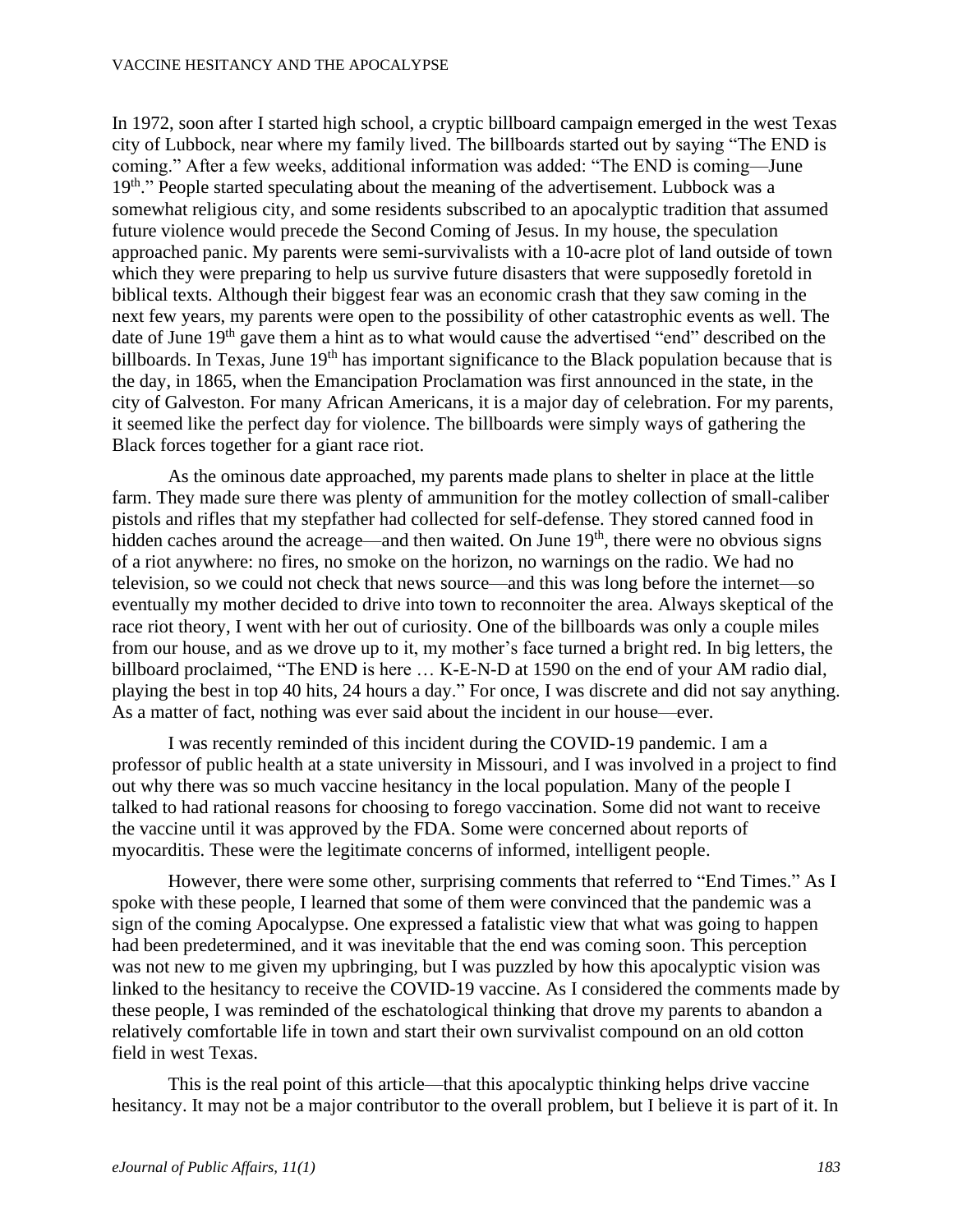this article, I try to establish a link between the Apocalypse and vaccine hesitancy through a description of my family's sojourn with survivalism.

I was 15 years old in 1972 when my parents sold their house in town and started the move to the 10 acres of barren soil south of Lubbock. In a local salvage yard, they found a large military barracks that was missing a wall on one end, then had the building moved onto the old cotton field they had recently purchased. It was the start of a venture that consumed all their time and money for many years, as well as most of their children's time. They had begun their marriage with 10 children as a mixture of previous marriages, but when they started their survivalist adventure, only four were still at home. I was the oldest.

Over the next few years, we gutted the building and rebuilt the interior, built the west wall, installed plumbing and power, planted a seven-acre garden, raised livestock and poultry, and built a solid fence around the entire acreage. My stepfather was a rather quiet man, but my mother constantly spoke about why all this work was necessary. Both agreed that an economic collapse was imminent. Their concerns about the economy came from a mishmash of religious teachings and popular books. Among their most important influences were *How to Prepare for the Coming Crash* and *The Late, Great Planet Earth*. The first was an indictment of the Federal Reserve and a prediction of economic disaster that would exceed that of the Great Depression, something both of my parents had vague memories of living through when they were children. The second book combined literalist translations of biblical apocalyptic literature with interpretations of current events in a description of an inevitable slide into End Times disaster.

Verses selected from the Bible in support of their actions were also important influences. Fundamentalist theologians have connected these scriptures to form a timeline that is important to the narrative. The timeline starts with the Great Falling Away, a corruption of the people that reduces their faith in God and that develops into a time of ever-increasing catastrophe. As a result of the demands of the people for greater governmental support to alleviate suffering from this catastrophe, a strong political figure steps forward to establish a one-world government. That leader is called the Anti-Christ in some accounts, the Son of Perdition and The Lawless One in others; according to some, he is the Beast. The one-world government leads to greater suffering and repression of God's people, eventually developing into the Great Tribulation. In the end, a triumphant Jesus conquers the Anti-Christ and his representatives on earth, establishing a thousand-year reign of prosperity and peace. This is a simplified version of the prophecy. The Second Coming initiates the great Rapture, in which all the dead but resurrected Christians and those still alive are caught up together in a flight up to the clouds to meet the returning, triumphant Jesus. These are the essential predictions of End Times theology as embraced by many Christians. The various denominations interpret the sequence and the participants differently, but this was the sequence of events that my parents believed would happen, or at least begin, while they were still alive

This timeline and the description of future events are results of a literalist translation of certain scriptures. Probably the most famous states, "There will be famines, pestilences and earthquakes; lawlessness will abound and the love of many will grow cold" (Matthew 24:7). Another important biblical image is that of the Four Horsemen of the Apocalypse, a vision of riders who spread war, famine, disease, and scarcity throughout the world. Most of the images come from the last book of the New Testament, usually called "The Revelation of St. John the Divine," or simply "Revelation." However, the Bible also quotes Jesus as describing a time of great trouble in the future. Matthew 24:15–21 states,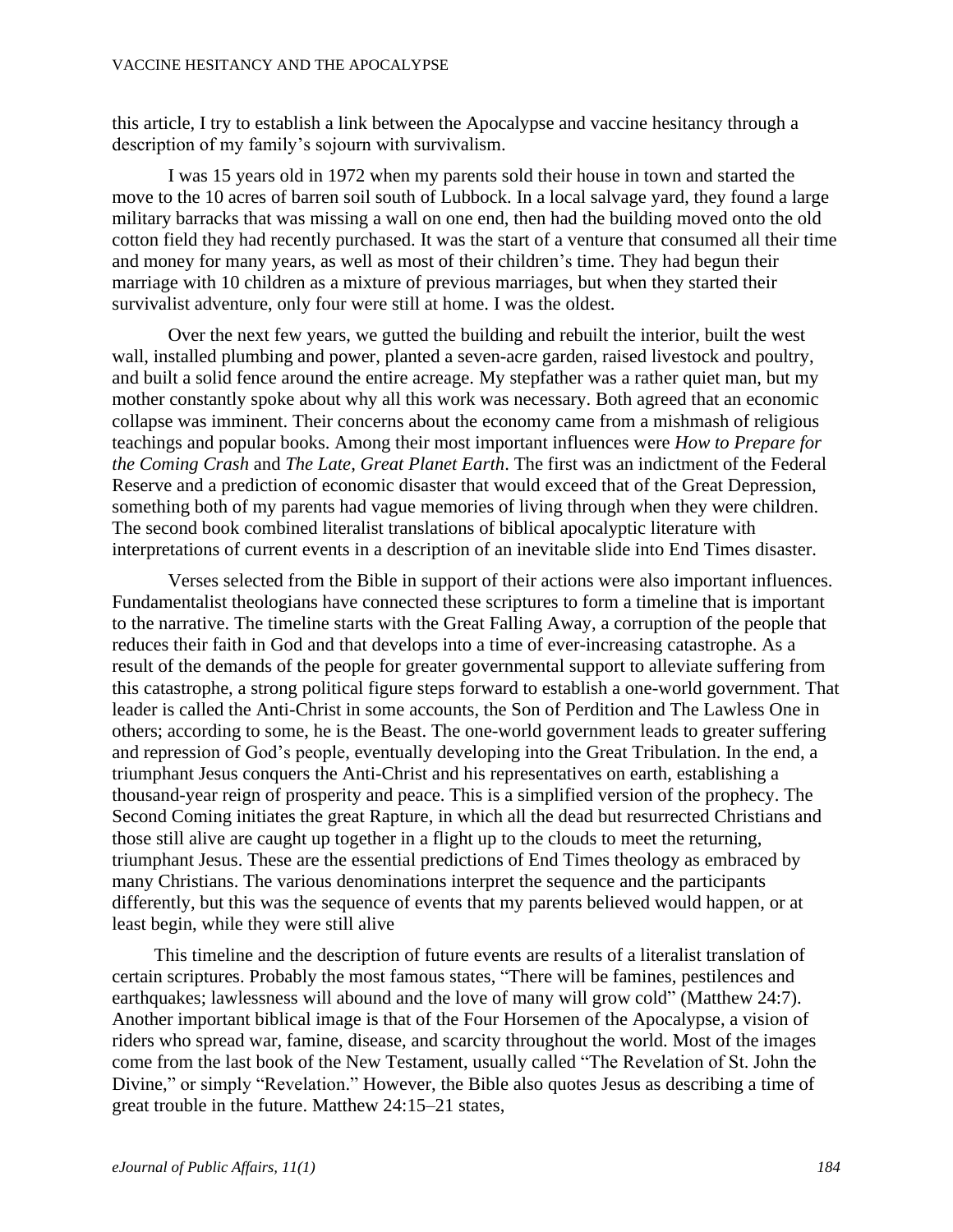When ye therefore shall see the abomination of desolation spoken of by Daniel the prophet, stand in the holy place (let him who readeth understand). Then let them which be in Judaea flee into the mountains; Let him which is on the housetop not come down to take anything out of his house; neither let him which is in the field return back to take his clothes. And woe unto them that are with child, and them that give suck in those days! And pray ye that your flight be not in the winter, neither on the sabbath day. For then shall be great tribulation such as was not since the beginning of the world to this time, no nor ever shall be.

My parents were not the first to take these warnings literally or to have their fear inflamed by popular literature. Daniel Defoe's "A Journal of the Plague Year" is a fictional account of what happened during the Great Plague in London, but it is based on events from Defoe's own childhood. It tells of panic induced by London's own doomsayers during the epidemic that killed nearly one quarter of the city's residents from 1665–1666:

Books frighted them terribly; such as *Lilly's Almanac, Gadbury's Alogical Predictions, Poor Robins Almanack*.; also several pretended religious Books; one entitled*, Come out of her my people, lest you be partaker of her Plagues*; another *Fair Warning*; another *Britain's Remembrance*, and many such; all, or most Part of which, foretold directly or covertly the Ruin of the City: nay some were so Enthusiastically bold, as to run about the streets, with their Oral Predictions, pretending they were sent to preach to the City; and one in particular, who like Jonah to Ninevah, cried in the streets "yet forty Days and London shall be destroyed."

This quote demonstrates the way popular interpretations of these traditions have convinced people of the necessity of evacuating a city, for instance, or hoarding food and essentials. However, another part of Defoe's account is very important. One of the reasons for the great sense of doom was the year this catastrophe occurred: 1666—the last three numbers being "666." This symbolism still resonates today and most likely accounts for some of the vaccine hesitancy in certain religious circles.

This symbolism appears in another scriptural text from Revelation describing the Beast, a person some believe is the Anti-Christ and others believe is another individual working in the same one-world government. The Beast is depicted as having the horns of a lamb but the voice of a dragon. He does great wonders, like making fire come down from the sky in the presence of men. He develops immense power in the government—so much power that no one can take part in any commerce, including buying food, without the Beast's approval. That approval is shown by the Beast's mark on the people's hands or foreheads. The mark is the number six-hundred, three score and six: 666. This number demands fear and rapt attention from Christians raised in the apocalyptic tradition because it symbolizes a totalitarian government, in this case a worldwide government, that directs every person's actions. This government requires complete obedience and severely punishes noncompliance. No one can survive without the approval of the government run by the Beast; no one can support a family without "the Mark."

Indeed, this in some cases is the essence of vaccine hesitancy: People from this tradition often distrust any action that is mandated by government, but especially any that in any way changes or leaves marks on their bodies. In their view, the Mark of the Beast could be a brand or a tattoo, but it could also be an indelible mark only seen under a certain light: a computer chip, a scarification, an ink stamp—any mark can do. Could the mark be an insertion into the genes that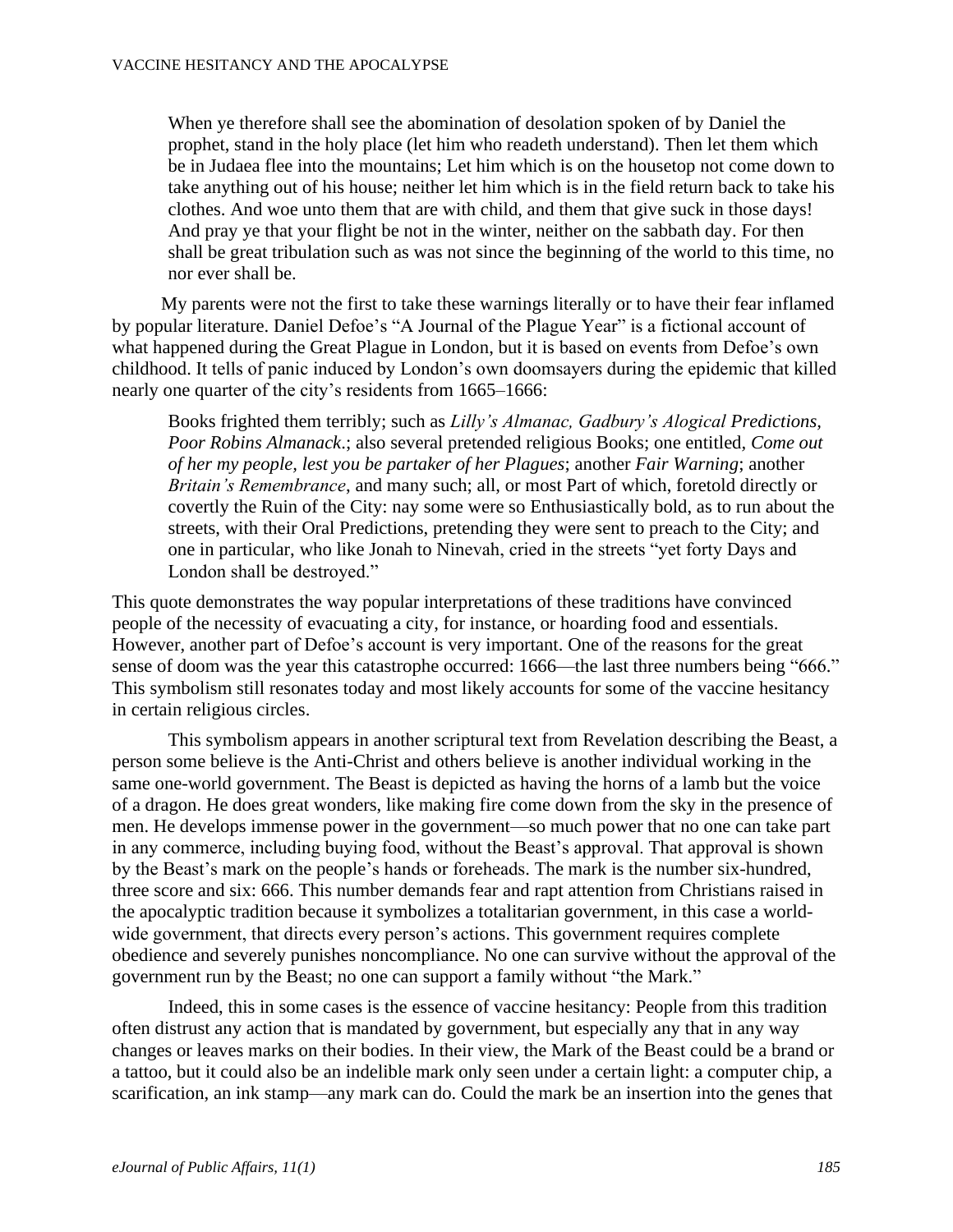#### VACCINE HESITANCY AND THE APOCALYPSE

identifies who has gotten the vaccine? This question captures the extent of the fear that such mandated actions can engender.

It is worth noting that this fear of the Mark of the Beast and of totalitarian government is not limited to those who are traditionally religious; the tradition is somewhat familiar even to those who do not attend church services, even to those who may be anti-religious. Though many may not even be able to describe this tradition, it is nevertheless embedded deeply within the culture. It is a powerful fear that may not require the explicit description of its history as described here, but it is undoubtedly part of American tradition, just as it was part of the traditions of Defoe's London. It is not surprising that certain factions of society resent mandatory vaccines or mandatory masking. They resent and fear a government that states they cannot send their children to school unless every child is wearing a mask, especially when the government's advice on masking has been inconsistent. The masks even leave a mark on the face, albeit temporary, if worn for a long time, and this has been mentioned in some anti-masking writings. Opponents resent the mandatory administration of a vaccine that uses a genetic technology they see as a permanent change to their bodies. It may not matter that the technology does not actually modify the DNA; the temporary changes to the mRNA made by the new technology vaccines may be seen as threats because they do result in immunity, itself a type of mark.

For many outsiders unfamiliar with the apocalyptic tradition, this fear and resentment may merely serve as a humorous anecdote about ignorant rubes who should know better. The personal story I shared in the beginning of this article is indeed humorous in a twisted way, and I used it for that reason. However, from a public health perspective, researchers and practitioners try to understand barriers to seeking appropriate treatment or prevention, such as obtaining a vaccination. As public health professionals, we do not ridicule minority groups or other cultures for ignorant, erroneous, or naïve attitudes toward disease; rather, we try to be culturally sensitive so we can understand problematic beliefs and address them in an informed and culturally appropriate manner. There is no reason why the populations described here should be treated any differently. What can be done to address such vaccine hesitancy?

First, community leaders, public health workers, and healthcare providers should be informed about this subject and should recognize that even anti-religious people may harbor this innate fear.

Second, public health agencies should avoid *unnecessary* mandates that alienate the population. A cost-benefit analysis of public health mandates is essential, acknowledging that one of those costs may be the loss of the public trust. For example, what are the benefits of mandating vaccination for students in elementary school? What are the costs? Are the benefits great enough to balance the resentment and resistance incurred by such an inconvenient and heavy-handed mandate? Perhaps the benefits do outweigh the cost of the fear and distrust incurred in this community. Perhaps not. Is this being considered? A consultation with local clergy might be in order, but it is important to realize that there is great diversity among the clergy. Many of them do not have the background to understand this issue.

Third, be sensitive to the issue of the Mark of the Beast. Armbands or vaccine passports may be seen as marks, as might a temporary ink stamp on the back of the hand. Recently, a television news host stated that it was time to start shaming the unvaccinated and to shun these "stupid people," supposedly those who cannot display proof of vaccination. Such statements play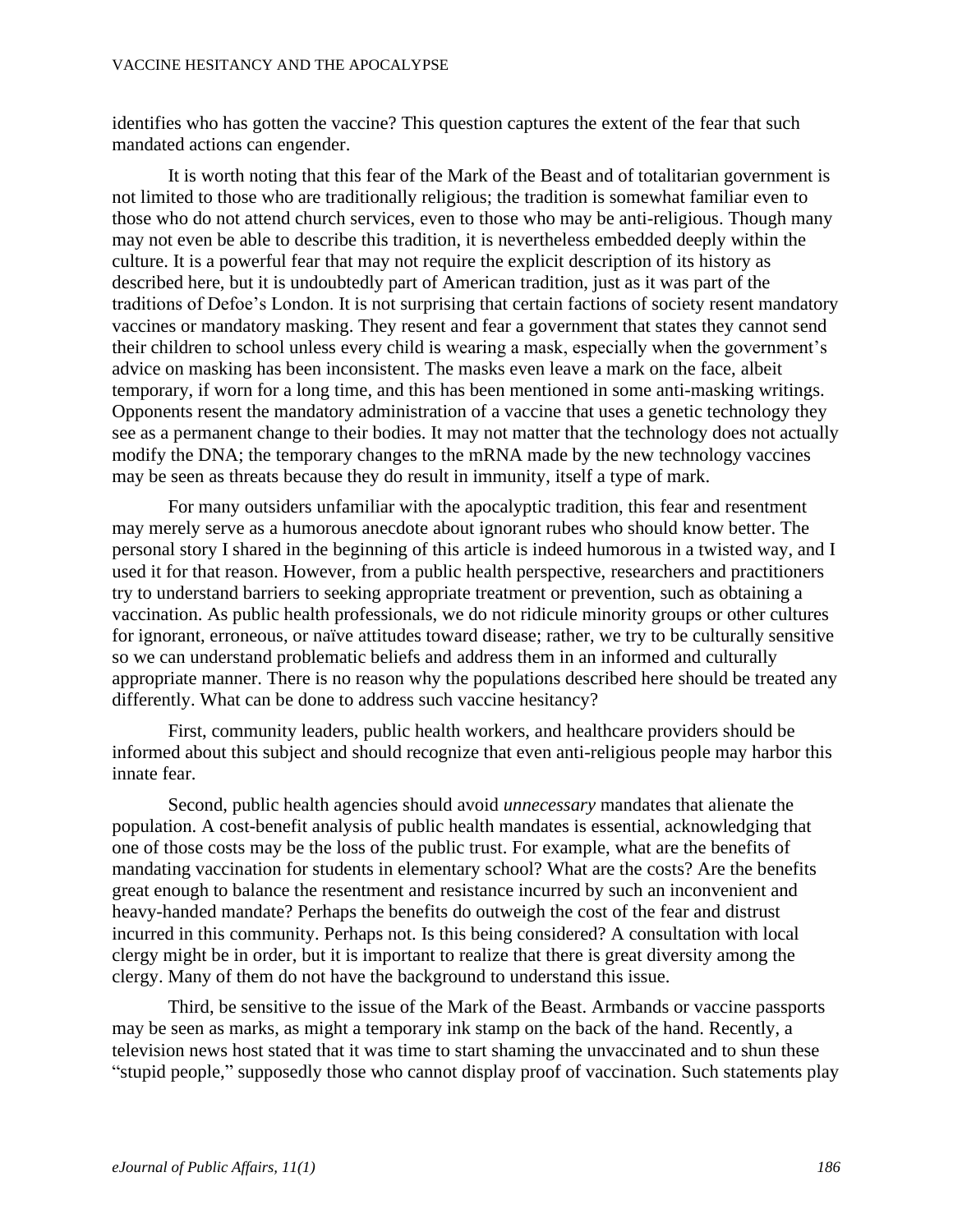into the perception that popular society and big government are working together to establish a totalitarian regime.

Fourth, and very importantly, public health communicators should be able to defend new technologies, showing that mRNA vaccines do not change the genetic makeup of a vaccine recipient. They should also note that it would be impossible to implant a chip to monitor someone's presence. I still struggle to accept that anyone truly believes the chip conspiracy; nevertheless, it demonstrates the need for active rumor control.

Fifth, public health professionals must be honest about the presence of real side effects. It does no good to deny what people can see with their own eyes. They should be ready to discuss the relative risk of serious side effects due to vaccination compared to the risk of serious repercussions from the illness itself.

These actions have more application than one might think. Although COVID-19 might not be seen as one of the foretold plagues, some see it as a vivid preview of things to come. Christian scriptures state that biblical plagues of pestilence and "wild beasts of the field" will kill about one quarter of the world's population during the future's times of trouble. Anything that hastens these plagues by breaking down protective borders or increasing the size of government will be seen as simple steps toward a one-world government and the Apocalypse. The border crises of the U.S. and Europe, combined with power-grabbing emergency actions of central governments, all look like prophecy come true. The current response of the central government in Canada to the truckers' strike is a very good example of how a disregard for public sensitivities to heavy-handed government mandates can exact a high price for public trust. This explains a general distrust of globalism in part of the religious community. An awareness of this distrust is a good start to help allay unnecessary fears.

As for my family's experience with survivalism and End Times, the story is a little more predictable. The race riots and the economic collapse never happened, though I remember having a difficult time finding jobs during the recession of the 1970s. I went to college, then into the Navy for a 20-year career in medical entomology. I completed a Doctor of Public Health degree while in the military and, after my retirement from the Navy, settled into a rewarding academic career. Meanwhile, my siblings dispersed around the world into a variety of professions and lives. Our parents divorced, and my stepfather remarried into what appeared to be a happy, 20 year marriage that ended with his death in 2008. My mother remained on the farm in the home we had built so many years before. In her old age, she became even more confident in the accuracy of the apocalyptic prophecies, though she had learned not to set a date on when those prophecies would occur. Eventually, she moved into an independent living center in town, funded mostly by Social Security and the sale of the house and surrounding land. I was happy to see all the work invested in the small acreage being used for such a good purpose. Yet, if the current occupants of the old house ever open a wall void and find a few boxes of .22 shells or a shelf of 50-year-old canned food, I hope those findings do not stimulate visions of the horned Beast, forehead tattoos, and the Apocalypse. More importantly, I hope the new occupants of the house get the vaccine.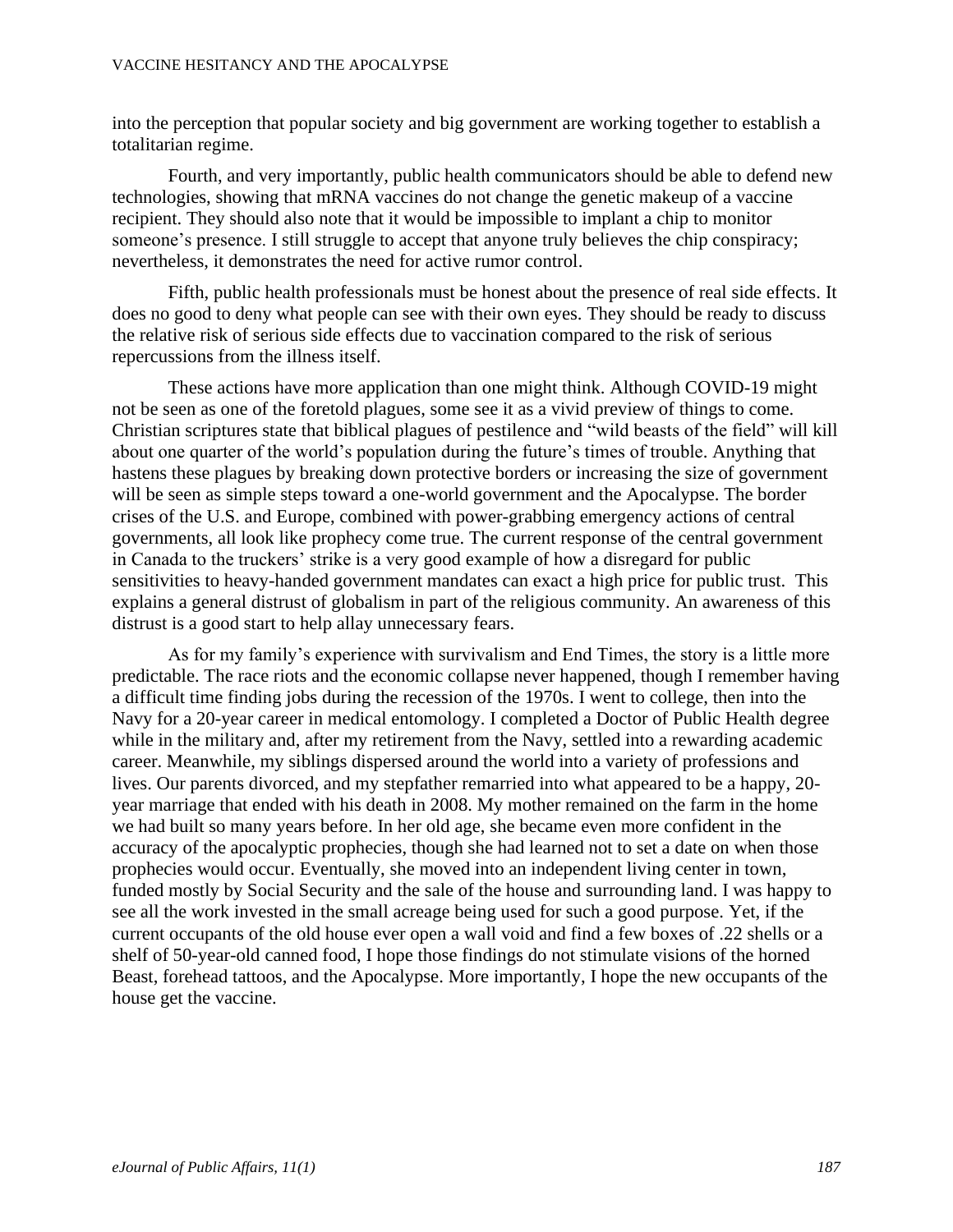

The author at the age of 16 working on the family farm.